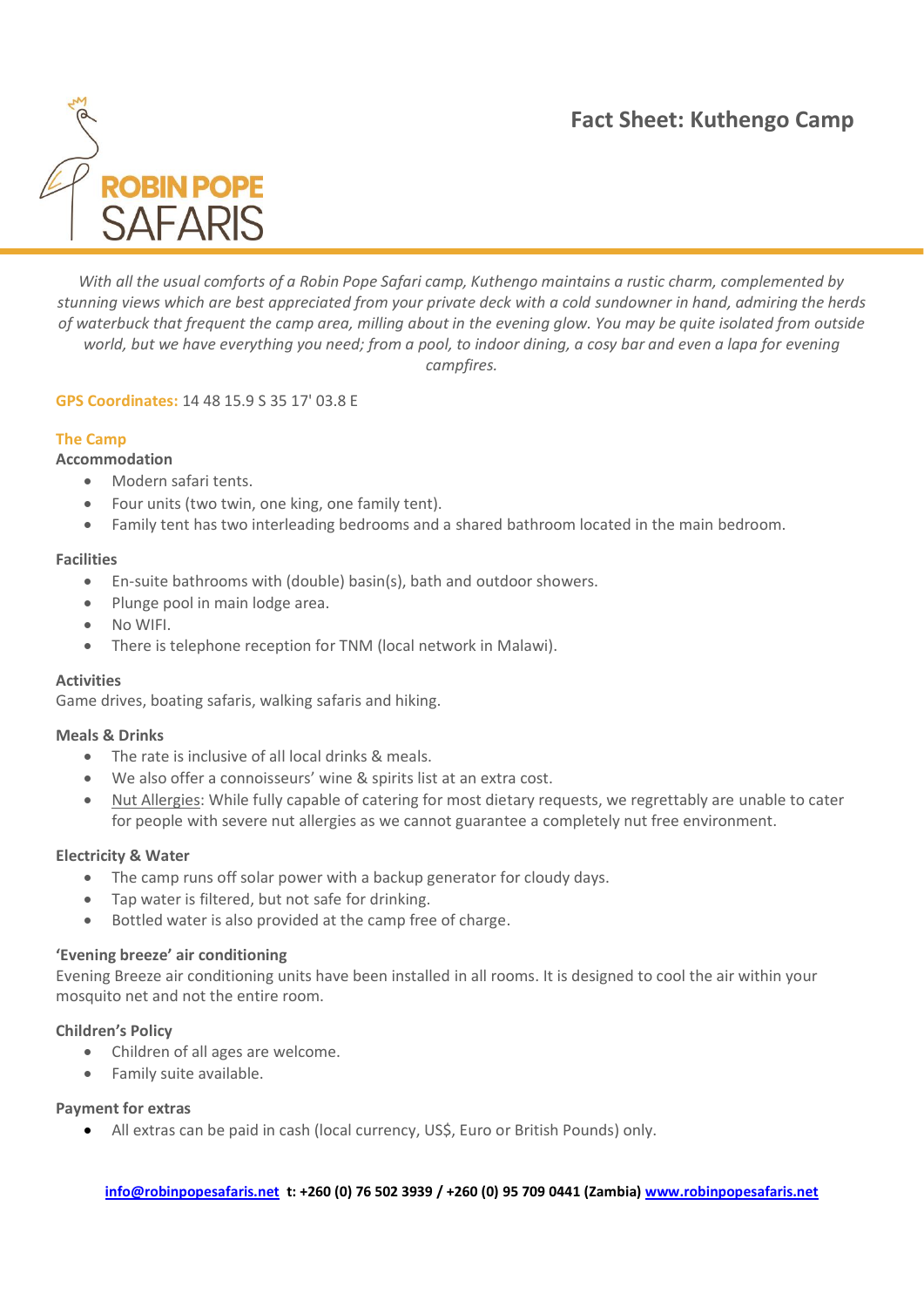• US dollar bills – we only accept the new notes with large heads as any with small heads are not accepted in Malawi.

## **Tipping**

Is not expected but always enthusiastically received if you are happy with the service. Please always give tips for the staff to the management to be shared out and kindly tip your guide individually.

### **Open**

Open all year round.

## **Travel information**

### **International flights**

South African Airways, Ethiopian Airways and Kenya Airways fly into Blantyre and Lilongwe.

### **Getting to the camp**

It is a 3 – 4 hour road transfer from Lilongwe to Kuthengo Camp or a 1 hour light aircraft flight then further hour's scenic drive through the park.

From Blantyre it is a 2.5 hour drive to the camp.

Connecting to our sister lodge in Majete Wildlife Reserve, Mkulumadzi, it is a 4 hour 30 minute road transfer and to Pumulani, Lake Malawi our other sister lodge it is 2.5 hours by road.

Guests coming from South Luangwa in Zambia take a 1 hour charter flight to Lilongwe where they will clear immigration and continue on a 3 – 4 hour road transfer or 1 hour flight as above.

**Please note** that entrance to the park is restricted to the hours 6am – 6pm.

### **Visas**

All travellers must be in possession of a valid passport when entering and leaving the country. Please do check with Department of Immigration Malawi if you need to apply for your visa in advise or can acquire it on arrival https://www.immigration.gov.mw/visa/countries-whose-nationals-need-visa-when-coming-to-malawi/.

When applying for the visa you will need to submit an invitation letter which we are happy to assist with! We would need the following information for the letter:

- Name of Traveller
- Date of Birth
- Passport Number
- Date of issue
- Date of expiry
- Nationality

Currently the visa fees available at the ports of entry are as follows: Single entry (valid for 3 months) - US\$75 Multiple entry (valid for 6 months) - US\$150

Online visa service: applicants can register and login on the e-visa platform, fill and submit and applications, upload supporting documents including applicants' photo and pay the visa fees in advance in line with new payment arrangements. To apply for an e-visa, register and login to the Immigration website: www.immigration.gov.mw or [www.evisa.gov.mw.](http://www.evisa.gov.mw/)

## **Airport Tax**

Most airlines now include airport taxes in the tickets. But for charter flights these may still be payable, these will be communicated at the time of booking by our reservations team.

## **Health**

All visitors should be medically insured.

• We recommend that visitors to Zambia take malaria prophylactics.

**[info@robinpopesafaris.net](mailto:info@robinpopesafaris.net) t: +260 (0) 76 502 3939 / +260 (0) 95 709 0441 (Zambia) [www.robinpopesafaris.net](http://www.robinpopesafaris.net/)**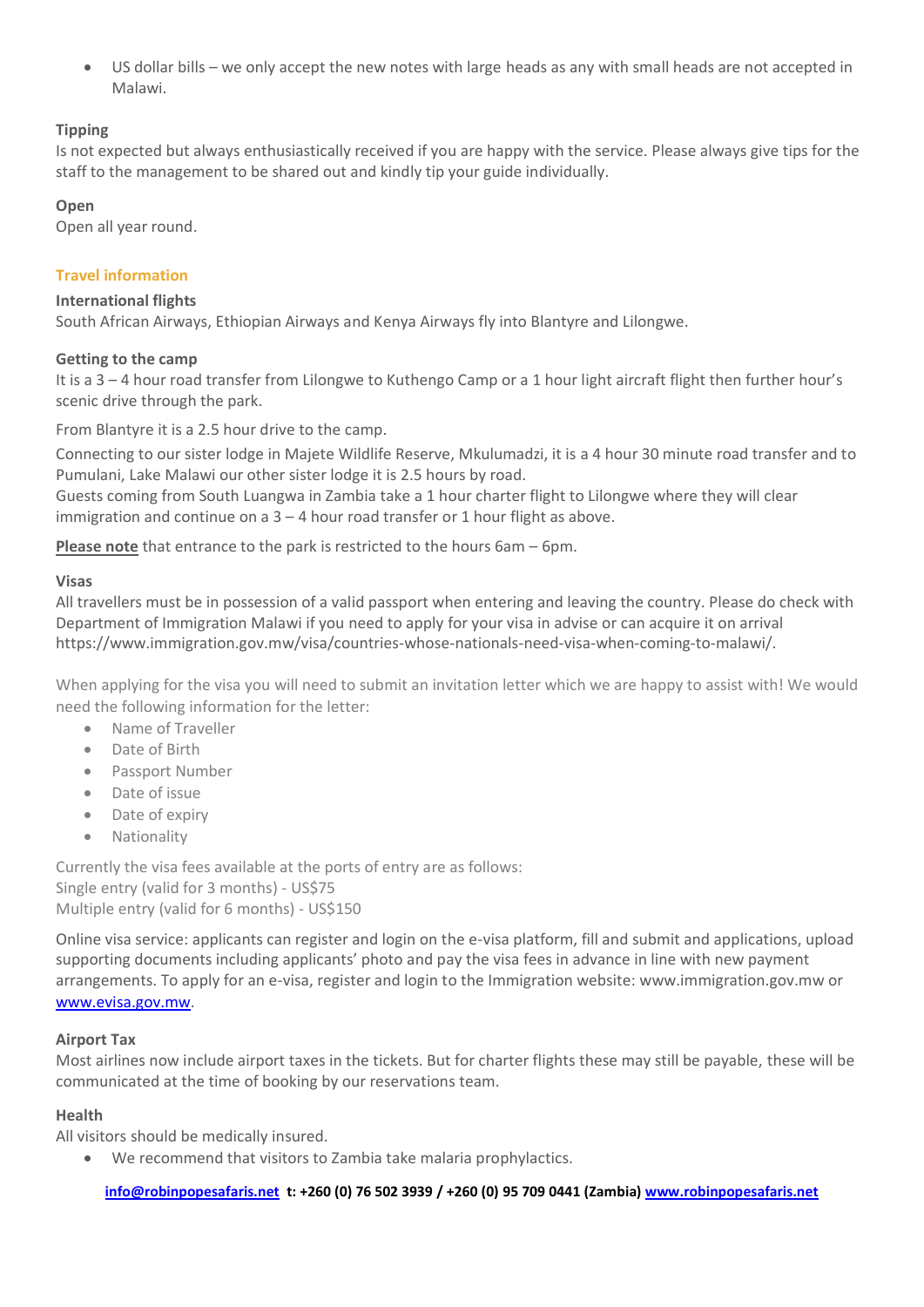- Tetanus, polio, typhoid and the hepatitis vaccinations are recommended.
- It is advisable to know your blood group type in case of an emergency.

Please do ask for up to date health advice in your home country.

#### **Insurance**

We ask that full insurance is put in place at point of confirmation. We highly recommend that every guest has insurance that covers the following as a minimum:

- Cancellation and curtailment
- Medical costs (including full hospital costs should it be needed)
- Personal accident or death

• Emergency evacuation from the point of evacuation to the nearest best hospital and then back to the guest's hometown. Family or traveling partner should also be covered for accompanying an evacuation.

We cannot emphasize how important it is to be fully covered. Private hospitals in Africa will not accept a patient until full medical insurance has been established.

### **Additional information**

### **Photography**

Please be sensitive when photographing local people and their villages. Ask the guide or the villagers first. Be careful when photographing public buildings and persons in uniform - again, ask first.

#### **What to bring**

You should always travel with soft bags not hard suitcases (not only for the smaller aircraft but also to fit into vehicles).

Important items to bring along: Sunscreen, hat, good closed walking shoes, natural-coloured, safari-style clothing that can be layered - nothing bright, all charging cables and adaptors, binoculars, camera, medication you may have been prescribed including prophylactics. Depending on which time of the year you visit, a warm jacket and some gloves.

### **Climate**

Depending on which time of year you visit, you may need waterproofs, a warm jacket or sunscreen. The dry months are from April till October and the wet months November till March. Temperatures range throughout the year from between 11-40 C.